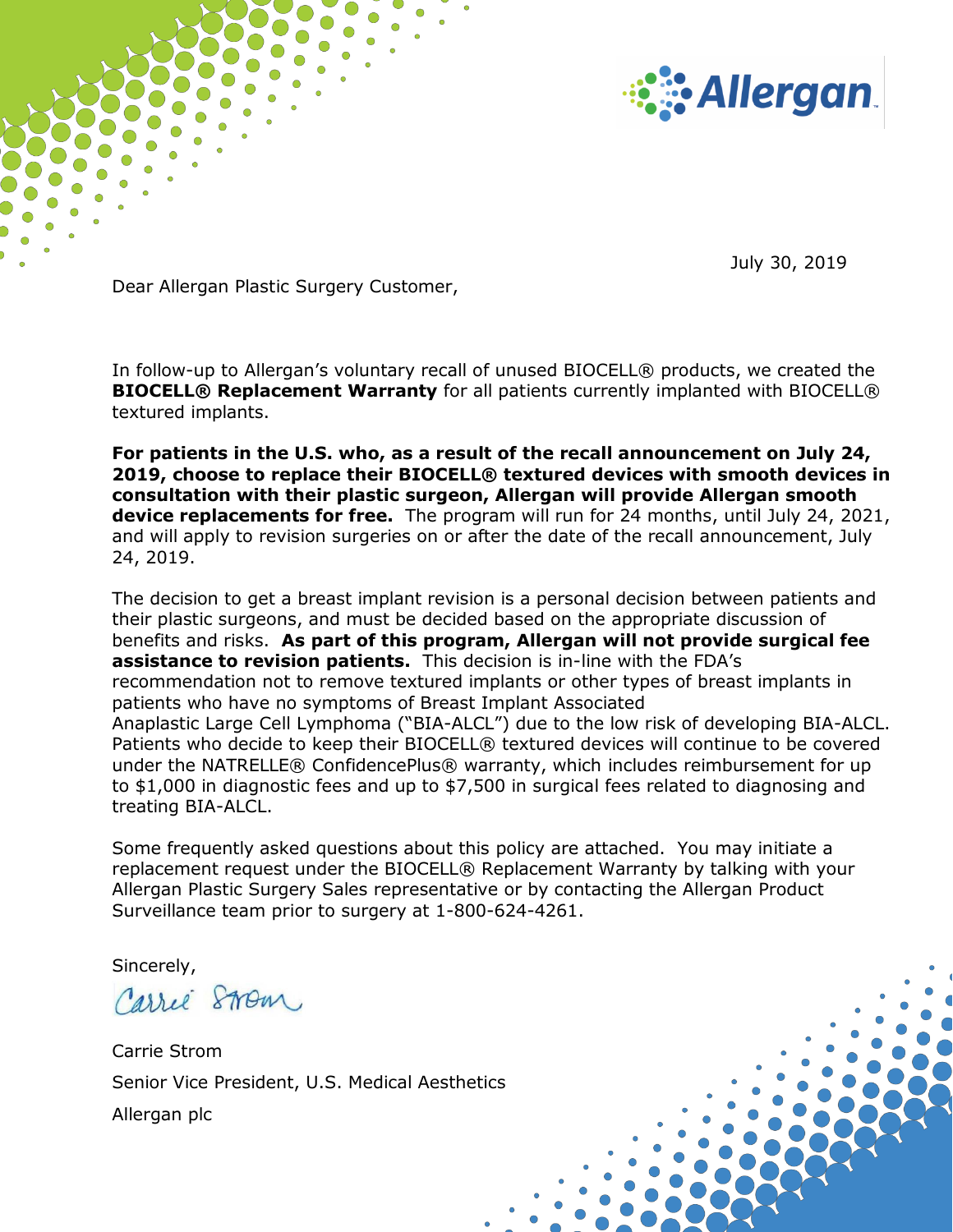# **BIOCELL® Replacement Warranty: Surgeon Frequently Asked Questions**

### **What is the BIOCELL® Replacement Warranty?**

For patients in the U.S. who choose to replace their BIOCELL® textured devices with smooth devices, as a result of the recall announcement on July 24, 2019, Allergan will provide smooth device replacements for free.

### **When does the program take effect and for how long?**

This program started on July 24, 2019 and will last until July 24, 2021.

#### **What patients are covered?**

Patients must be U.S. based, and they must have a BIOCELL® textured implant. This program is intended to assist patients who, as a result of the BIOCELL® recall, are concerned about their textured implants. Patients should have carefully considered the benefits and risks of a revision surgery through a discussion with their plastic surgeon.

### **What devices are covered?**

The BIOCELL® Replacement Warranty covers all BIOCELL® textured implants that may have been originally manufactured under the brands MCGHAN, INAMED, or ALLERGAN NATRELLE®. Both saline and silicone gel filled textured implants are covered.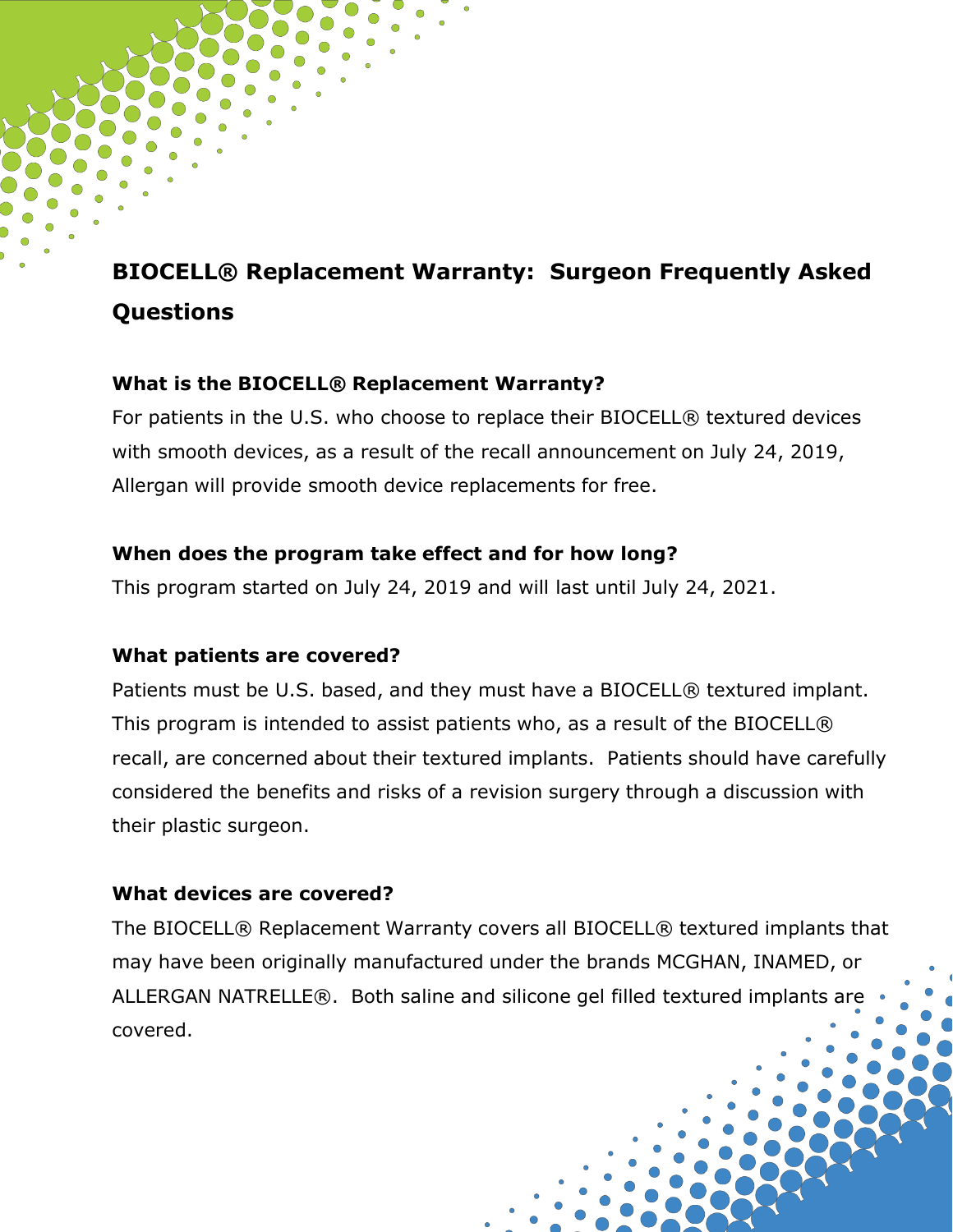# **Which replacement devices may patients select as part of this replacement program?**

Silicone gel-filled texture implant patients are eligible for gel-filled smooth implant replacements, and saline-filled texture implant patients are eligible for saline-filled smooth replacements. Allergan will provide replacement implants within a similar product type, gel or saline, but the exact material fill or product dimensions do not need to match exactly. For example, a Style 410 (e.g. SKU FM-410-310) textured anatomical implant may be replaced with any similar size NATRELLE INSPIRA® smooth implant containing either Responsive (e.g. SKU SRM-310), SoftTouch (e.g. SSM-310), or Cohesive gel (e.g. SCM-310). Or, a

Style 168 textured saline (e.g. SKU 168-300) implant may be replaced with any similar size NATRELLE® Style 68 smooth saline-filled implant (e.g. SKU 68-300). In these examples, all implants have a similar base width, projection, and volume. In some cases, an exact matchup of the device dimensions may not be possible, in which case a similar device will be allowed. The program is not intended to assist patients with reoperations for size changes or correcting non-implant related changes to the breast over time. However, Allergan understands that some exceptions to this rule will be required based on patient needs, and Allergan will evaluate these requests as necessary. The BIOCELL® Replacement Warranty is intended to assist patients concerned about their BIOCELL® textured implants as a result of the recall.

# **Does this apply to all of my revision surgeries for BIOCELL® implant patients?**

This program is not intended for all BIOCELL® revision surgeries. The program is intended for BIOCELL® patients who are looking to replace their textured implants with smooth implants as a result of the recall announced on July 24, 2019.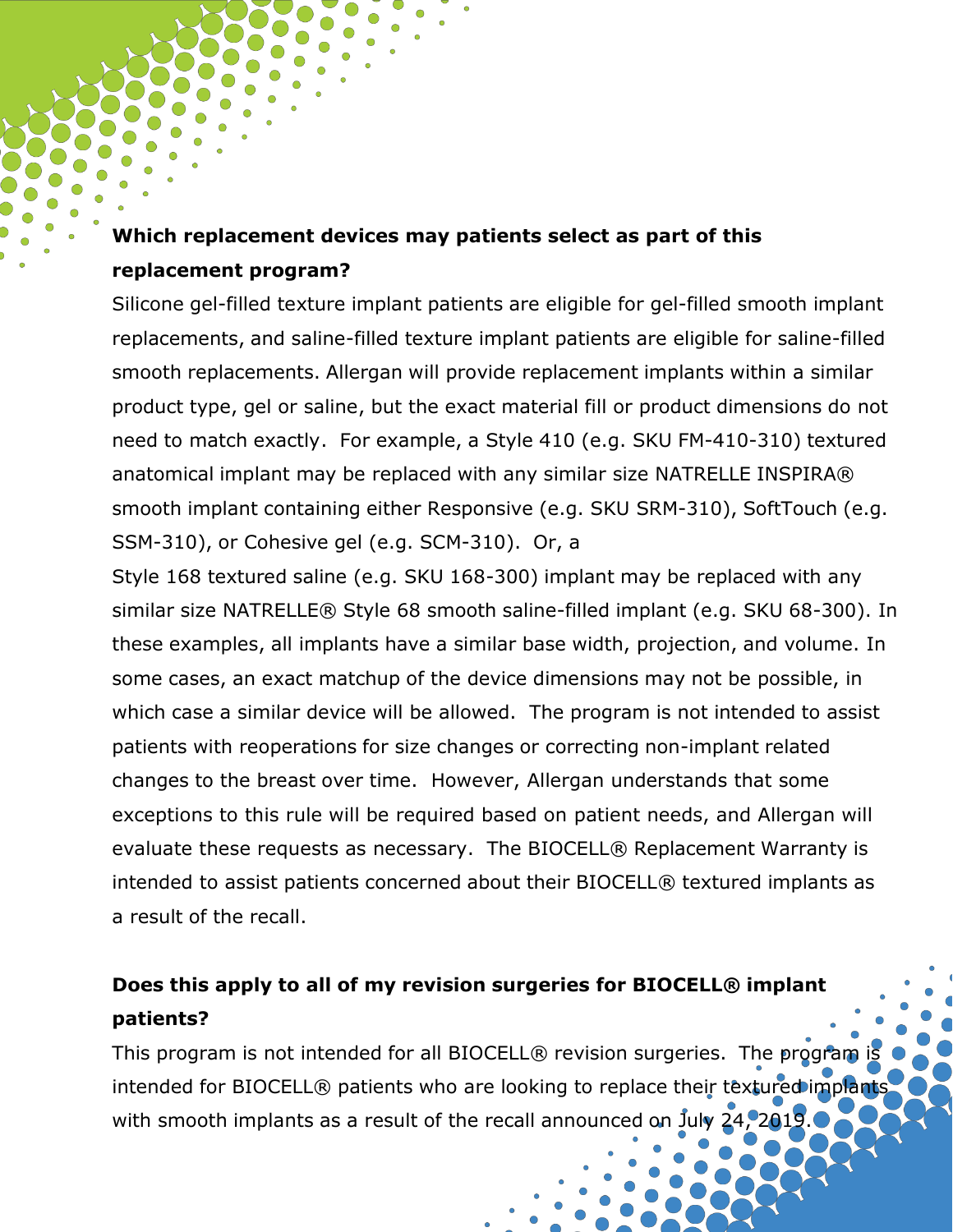#### **How do I initiate a claim?**

You may initiate a replacement request by talking with your Allergan Plastic Surgery Sales representative or by contacting the Allergan Product Surveillance team prior to surgery at 1-800-624-4261. Allergan Product Surveillance will request information about the devices being replaced and devices being requested. Allergan Product Surveillance will also provide a BIOCELL® Replacement Warranty program informed consent document for the patient to acknowledge that she has reviewed her options with you, her plastic surgeon, and has accepted the program conditions. Upon receipt of the signed consent document, replacement devices will be shipped to the specified address, or credited to the account if new products are used from your consignment.

## **Do explanted BIOCELL® devices need to be returned to Allergan as part of the BIOCELL® Replacement Warranty?**

Yes. This process will be the same as other device replacement programs at Allergan. When you open a BIOCELL® Replacement Warranty request with Allergan, we will send a return kit to you and we request that you please send the explanted devices back to Allergan in the return kit.

#### **Are surgery fees covered?**

As part of this program, Allergan will not be providing surgical fee assistance to revision patients. This decision is in-line with the FDA's recommendation not to remove textured implants or other types of breast implants in patients who have no symptoms of Breast Implant Associated Anaplastic Large Cell Lymphoma ("BIA-ALCL") due to the low risk of developing BIA-ALCL.